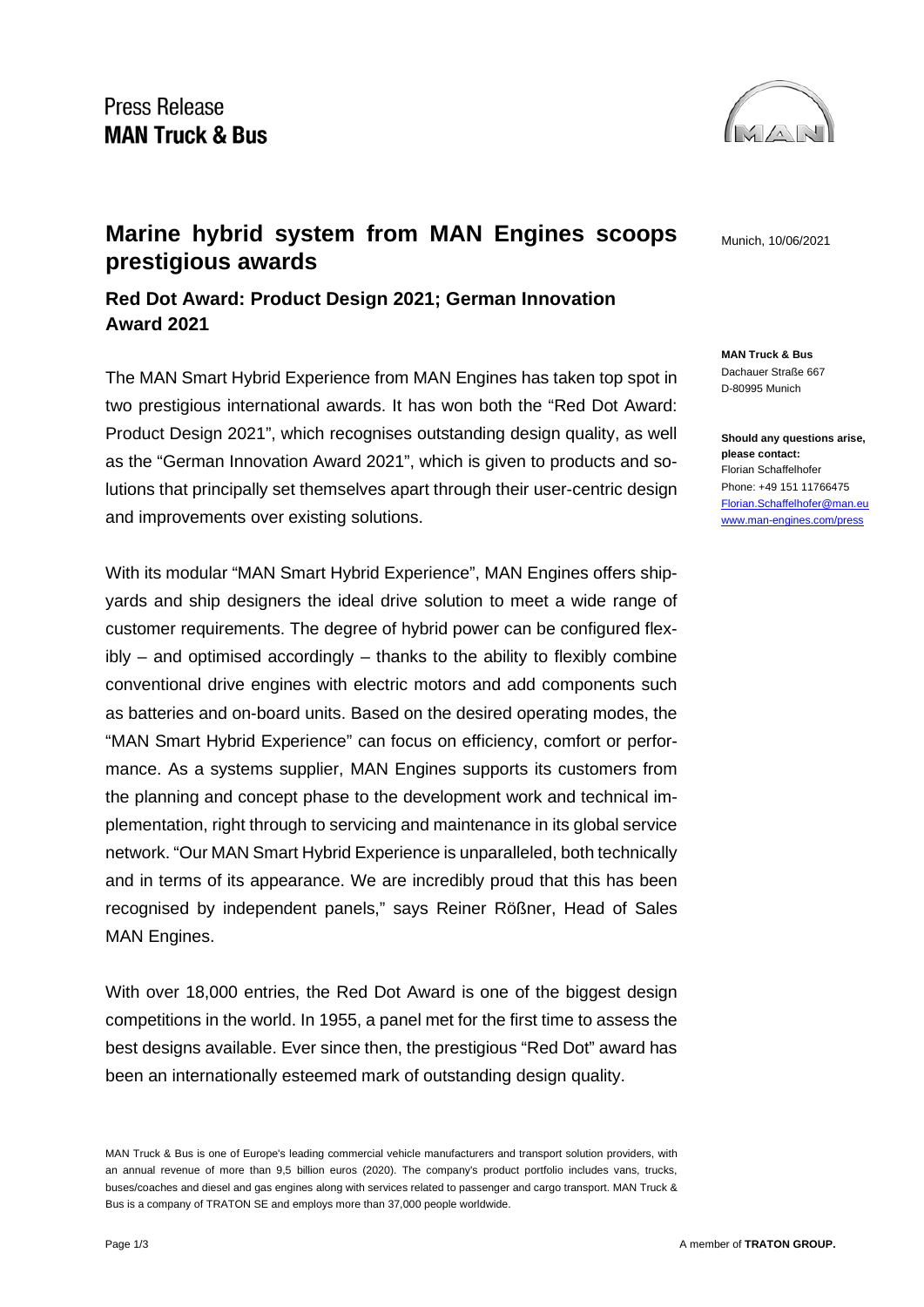## **Press Release MAN Truck & Bus**



The German Innovation Awards are organised by the German Design Council, which has been a leading global centre of excellence for communications and knowledge transfer in the fields of design, branding and innovation since 1953. The German Innovation Awards are cross-disciplinary awards given to products and solutions that principally set themselves apart through their user-centric design and improvements over existing solutions. The German Innovation Awards give the "Winner" prizes to innovations that drive the industry forward with their originality, implementation and impact.

In recent years, MAN Engines has repeatedly taken home design awards for particularly striking or user-friendly products for yachts and working vessels. In 2016, the Red Dot Award's panel was won over by the "i6" six-cylinder inline engine on account of its appearance, as it blends harmoniously into sporty luxury boats. In 2020, the "iSea" bridge display won a Red Dot Award for its intuitive operation and great customer benefits.